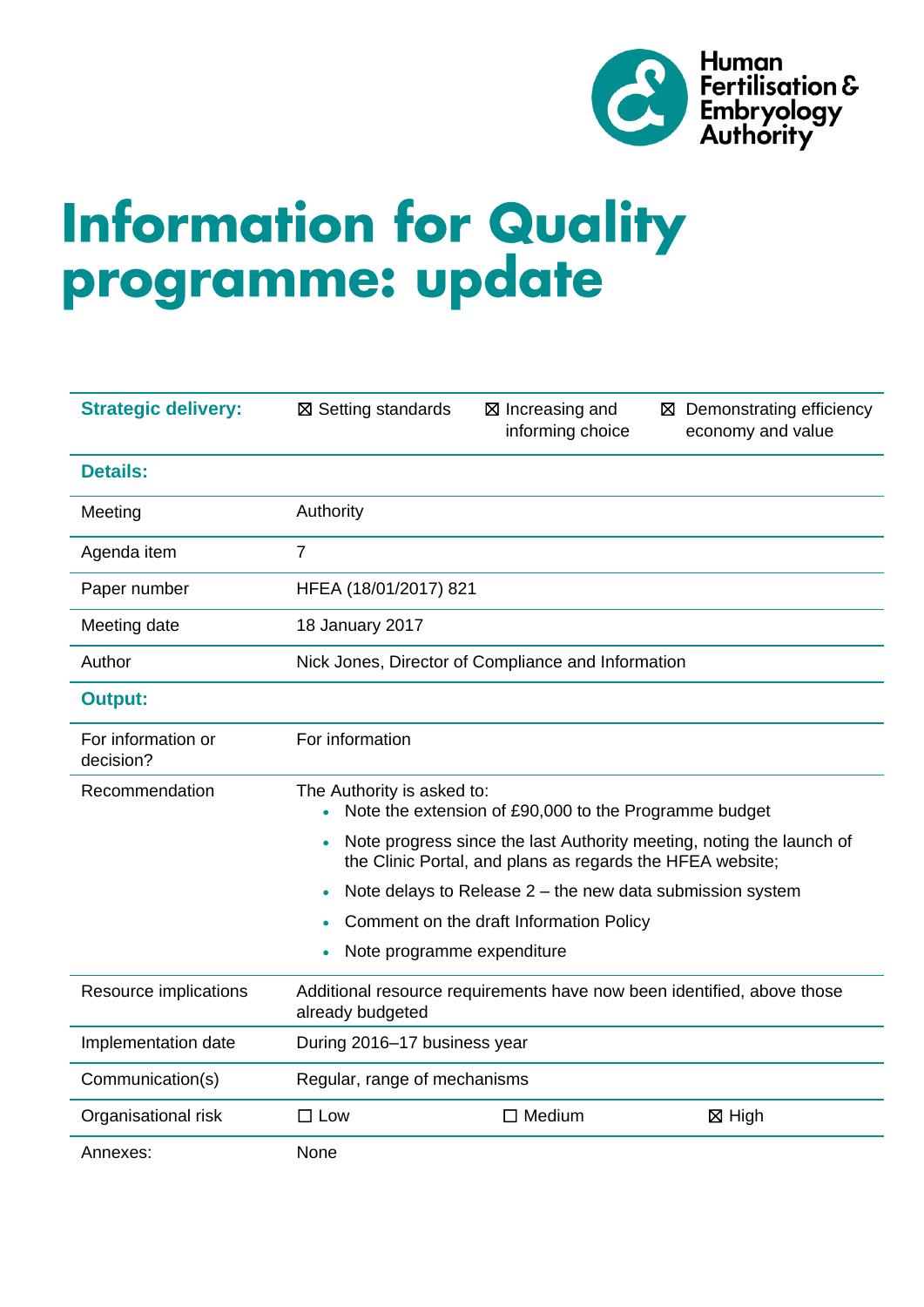## **Background** 1.

- $1.1.$ The Information for Quality (IfQ) programme encompasses:
	- The redesign of our website and Choose a Fertility Clinic (CaFC) function
	- The redesign of the 'Clinic Portal' (used for interacting with clinics) and combining it with data submission functionality (Release 2) that is currently provided in our separate system (used by clinics to submit treatment data to us)
	- A revised dataset and data dictionary which will be submitted for approval by the Standardisation Committee for Care Information (SCCI)
	- A revised Register of treatments, which will include the migration of historical data contained within the existing Register
	- The redesign of our main internal systems that comprise the Authority's Register and supporting IT processes.
- **1.2.** Given the importance of IfQ to our strategy, we update the Authority on progress at each meeting and seek approval for direction and actions.
- **1.3.** This paper updates Members on:
	- Concluding the Programme
	- Work in progress: website and Release 2 data submission development
	- Information Policy background
	- Programme budget

#### $2.$ **The IfQ Programme**

- 2.1. As indicated in the November 2016 meeting of the Authority the IfQ Programme is scheduled to conclude in March this year. This paper brings members up to date with progress and sets out the path to conclusion. The Audit and Governance Committee discussed some aspects, in particular the potential for applying additional funds to the Programme, at its meeting in December 2016.
- 2.2. The Programme is progressing according to 'agile' principles required by the Government Digital Service (GDS). This week saw the launch of the live version of the HFEA Clinic Portal.
- 2.3. Our attention is now focussed on completing the work necessary to move the HFEA website from Beta to live and producing a Beta version of the treatment submission system (Clinic Portal R2) – see below.
- $2.4.$ The opportunities for learning throughout the programme period has been plentiful. In particular, whilst we have managed to balance the work on the three products through the Programme, it is clear that the 'final push' to live is allencompassing, and requires the focus of the whole team to ensure their various competencies are utilised at the right time. This has necessarily limited the progress made elsewhere. Further, it is apparent that an element of programme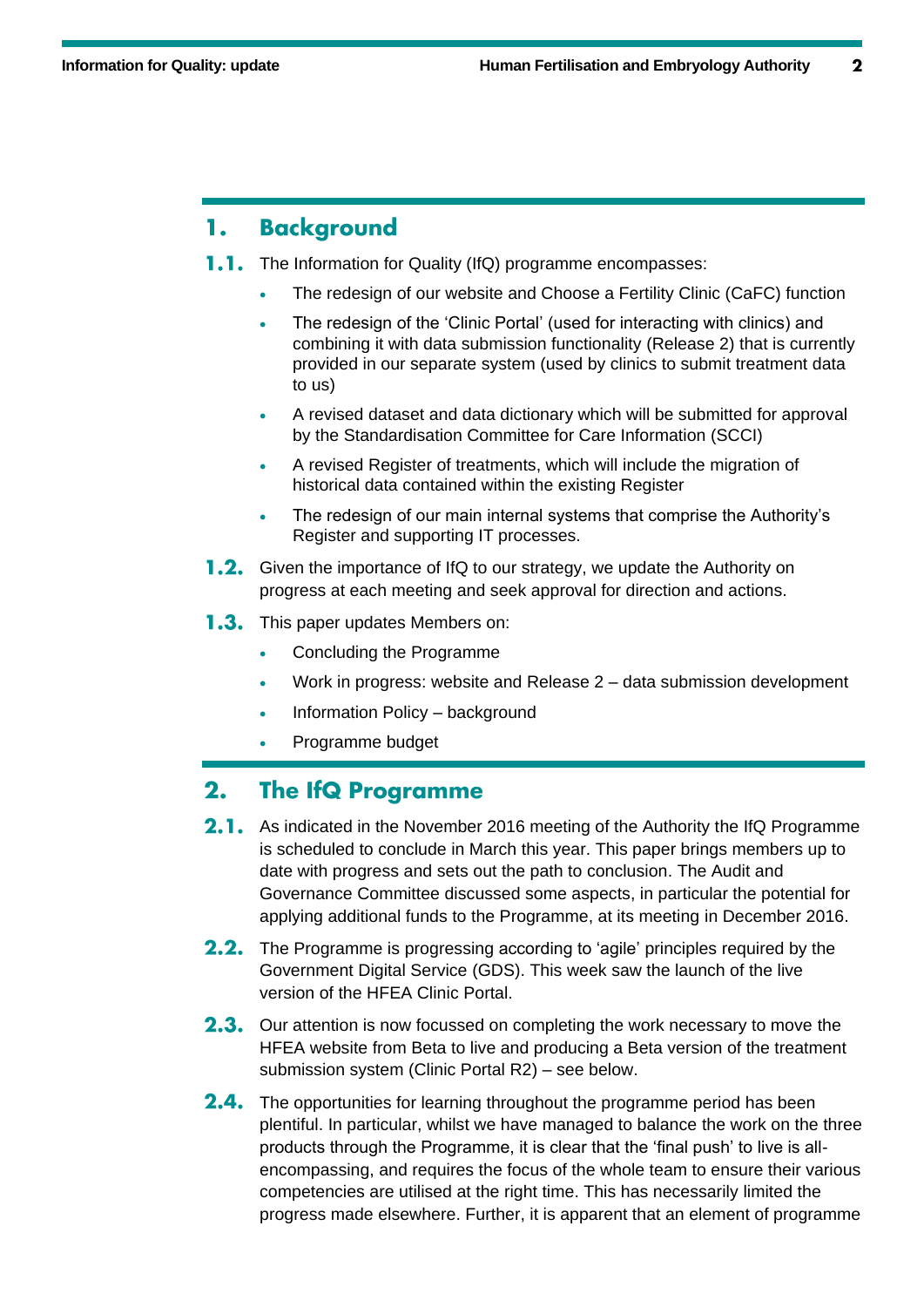fatigue has become apparent. As such from around mid-December 2016 we have taken the opportunity to regroup – focused towards the Clinic Portal and exploring how we can support colleagues to maintain pace during what has now become an extended period.

**2.5.** As such, an additional sum, around £90,000, (from HFEA reserves) is necessary to accelerate the final phase – principally to fund the cost of developers under contract to the HFEA directly. Permission to spend is required and is discussed further, at section 4, below.

### **Work in progress**  $3.$

**3.1.** The period since the last meeting of the Authority has been principally focused towards the Clinic Portal launch. The existing version was decommissioned just before Christmas so that the team could focus on moving the new Portal to a 'live' environment.

# **Website and choose a fertility clinic:**

- **3.3.** The judicial review was heard on 19 and 20 December 2016, with an additional half day on 10 January 2017. The judgment is expected by the end of January 2017. At this stage we simply do not know whether this will have an impact on plans to launch the website.
- **3.4.** The website team is currently working on a closure plan to complete the necessary work ahead of the GDS/DH live assessment (whilst, currently scheduled for the 24 Jan 2017 we may push this back a few weeks). A plan is in place to decommission the current website and launch the new live HFEA website to the public.
- **3.5.** In the meantime, further content has been commissioned, including an animation aiming to facilitate the understanding of information for patients in respect of choose a fertility clinic.

# **Release 2 – data submission development**

- **3.7.** This is where the bulk of the work that remains to be completed is situated. Limited progress has been made since the last meeting due to the priority placed on completing the Clinic Portal and website. That said, and as reported at previous meetings, substantial foundational work has been completed.
- **3.8.** The data dictionary the basis of all the information we need to collect and the definition of each field is complete. The Standardisation Committee for Care Information (part of NHS Digital) accreditation process for the 'UK ART dataset' has our submissions with the final stage of the accreditation postponed to match our revised timeline.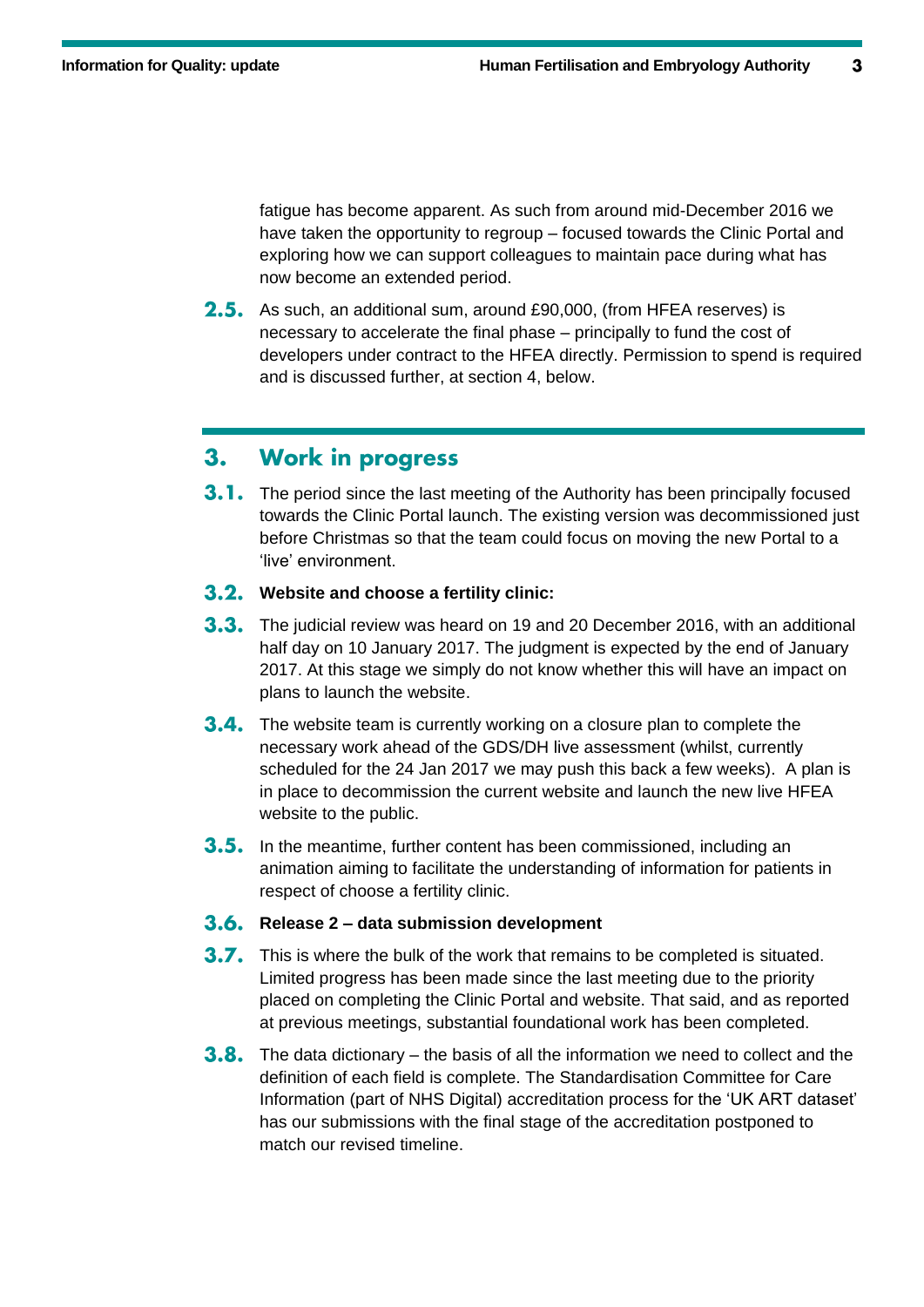## *Data 'cleansing'*

- **3.9.** Over the last 12 months, the Register has been subject to a thorough overhaul, and cleansing exercise. As the data are moved from the current Register structure or database to a new more efficient database, to allow for much greater ease of interrogation and less manual intervention, it is vital that critical fields are reviewed for error, absence or duplication and resolved – as far as possible.
- **3.10.** The data cleansing process is nearing completion; the remaining errors are being dealt with directly with clinics, and an internal process to address any unresolved errors has been put in place by the team.

## *Register data migration*

- **3.11.** Having trailed the vital work in preparing for data migration over several months, we are now reaching some critical milestones. Migration tales place in stages – as each 'test' migration (or trial load, through five stages usually) reports on anomalies, which are fixed in advance of progression to the next test. Data Migration Trial Load 1 has completed and reports generated with action now being taken to resolve issues. In practice, this first trial load is the most resource intensive, and crucial.
- 3.12. Members will recall that a data migration strategy was commissioned (from Avoca) in 2015 to support the data migration team and to provide a technical and assurance framework directing its work, recognising the inherent risks involved.
- 3.13. We have now commissioned a further, third party expert in large scale data migration exercises, Northdoor plc. In essence, Northdoor will conduct a twophase audit on the Register Data Migration process, assuring the Senior Responsible Owner, Senior Management Team and the Authority that our approach to data migration conforms with our own strategy and that all steps have been taken to ensure the integrity of the data being migrated.
- **3.14.** At this point it is worth emphasising that risks of 'losing the Register' as a consequence of migration are not increased during the migration exercise, due to the standard security and back-up arrangements in place. The focus here is ensuring the integrity of the data in the light of Register structure changes – such that the data are matched appropriately from 'old to new.' That said, the audit will address wider information risks.
- **3.15.** The on-site audits to be undertaken by Northdoor are scheduled for 11/12 January 2017, with a further audit taking place on 23 March 2017 – with the latter principally focused to assess the HFEA's readiness to progress to the final, Trial Load – 5.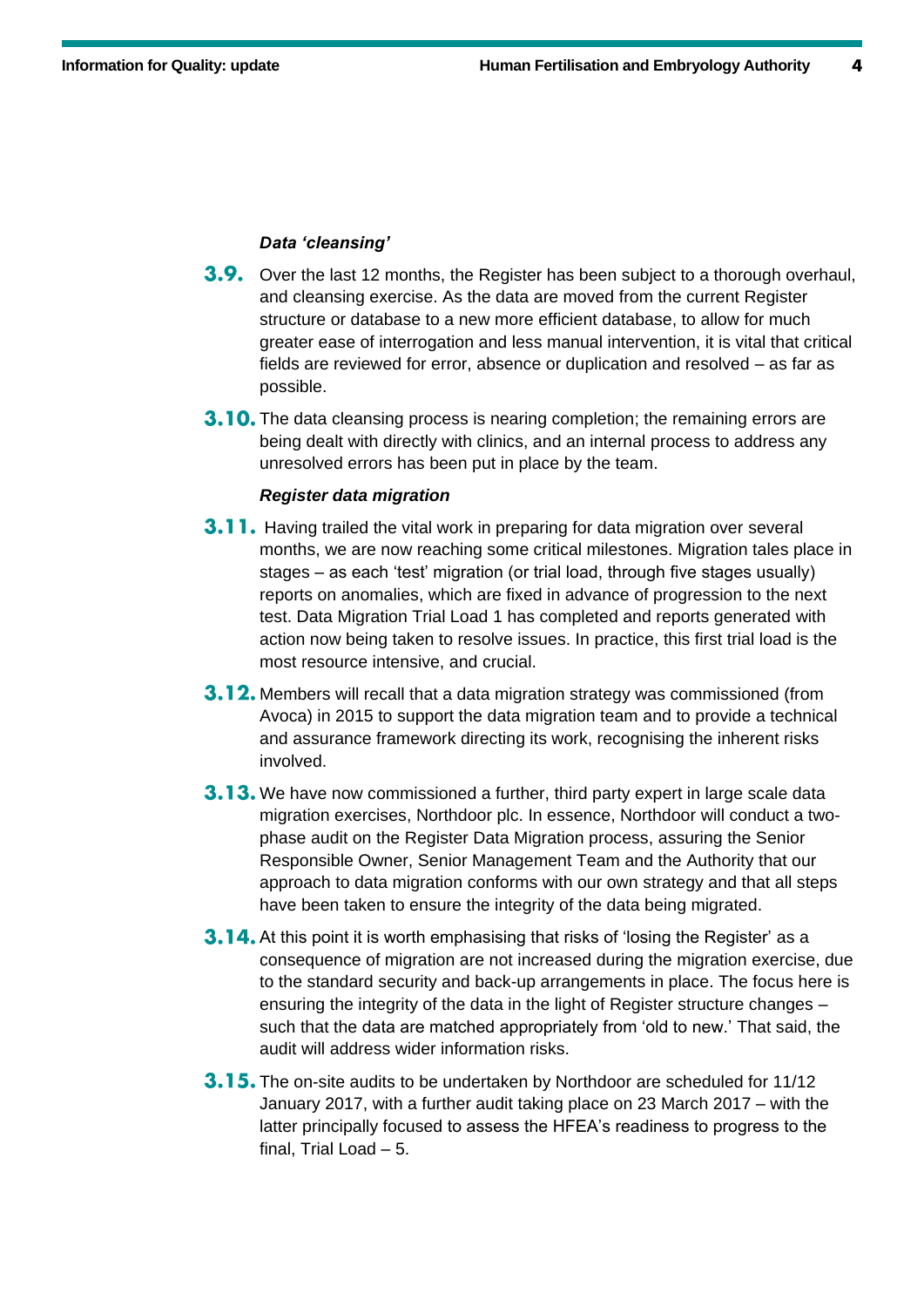## **Treatment data submission system**

- **3.16.** We have utilised user-experience experts from our external supplier, Reading Room to work on the 'screens' for the EDI replacement and are currently consulting users on their preferences for screen mock-ups.
- **3.17.** Approximately half of treatment clinics submit treatment information via thirdparty patient record suppliers. In such cases clinic users' experiences are mediated by a third party. It is therefore important that we set out our expectations to these suppliers very clearly. We have engaged very positively with suppliers since last year and have set up a collaboration site to support them evolve their systems so that data submission to the new register structure can take place. The collaboration site includes an open forum where suppliers can ask questions and where the IT team can post answers that all suppliers can see.
- **3.18.** We have also set-up development environments for each supplier so that they are able to test their ability to send and receive data and details of our security expectations.
- **3.19.** We now need to exploit the feedback on the user interface and connect that front-end to the new Register structure.

#### **Resourcing the Programme** 4.

- **4.1.** As indicated above, we have focused the Programme's efforts over the last few months' towards finalising product areas. This has not resulted in a lessening of effort or slowing of pace, rather a concentration of effort.
- **4.2.** Nonetheless, as a consequence of this focus and the sheer ambition of the Programme it is now clear that completing the treatment data submission system product for a 31 March 2017 launch is not achievable.
- **4.3.** There are considerable merits in allocating additional resources to support the team where more generically available skills can be bought in for a limited amount of time and ensure that pace is maintained and that we better manage the workloads of staff. It is clear (as it has always been) that the expertise of certain key individuals simply cannot be stretched too thinly. Even with additional resource the anticipated launch date is now expected to be towards the end of Q1 – late Spring 2017.
- **4.4.** We are seeking a modest extension to the budget of c£90,000 to support an extension of back-filling arrangements for key members of the HFEA team, and developer resource to complete the 'user interface' experienced by clinic users.
- **4.5.** As this additional £90k would take us above the spending limits we agree annually with the Department of Health we have sought their approval for this spend to be incurred in the 2016/17 financial year. Although we still await a formal response our initial conversations have been positive and we expect approval in due course.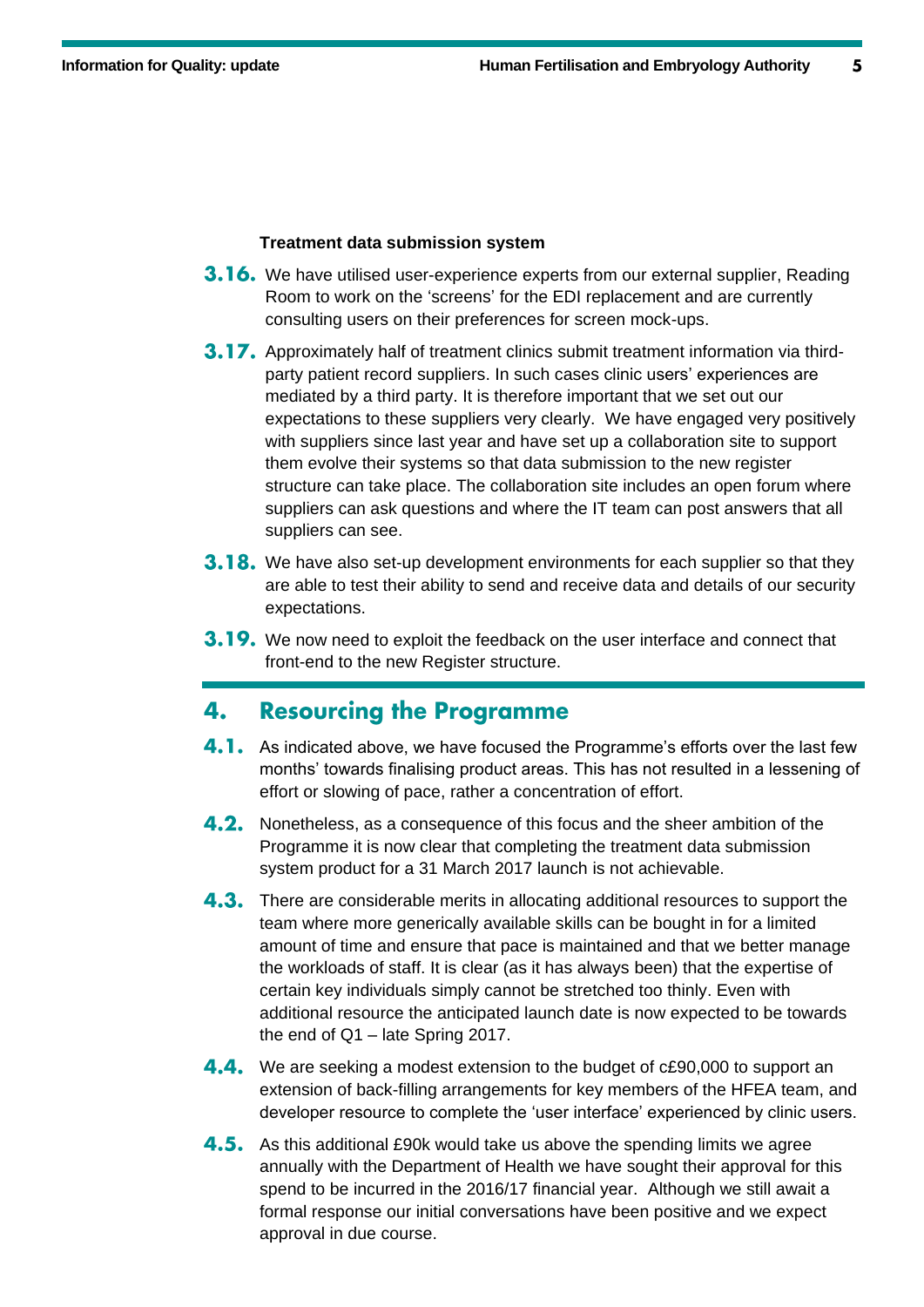## **Information Policy** 5.

- **5.1.** Given the substantial investment by the HFEA in developing a new information architecture, we must now take the opportunity to set out more clearly our information expectations of clinics and ourselves.
- $5.2.$ Our Information for Quality programme is clearly located in the digital age, and there is a clear drive for providers to work digitally. In the NHS, as well as a commitment for it to be paperless, there is now an expectation that all trusts are digitised by 2023, with powers given to the Care Quality Commission to act as an additional incentive. The goal of digitisation of the NHS is to promote healthcare's triple aim: better health, better healthcare, and lower cost.
- $5.3.$ Our policy intentions are not simply about submitting treatment data but more than that. Our emerging Strategy is positioned towards exploiting the investment we have made in the various components of IfQ. There is much potential from the better use of information to drive better performance and we have a unique role in the 'centre' to receive it, store it, analyse it, and enable others to analyse it and catalyse change. Similarly, it enables our inspectors to have conversations about variance and outliers, and trends relating to incidents and non-compliant areas and so on. And we also have a role in disseminating the information in the form of reports, discussion papers and through choose a fertility clinic.
- $5.4.$ The importance of clinics' efforts in caring for the information they hold and submitting this on time and of high quality is self-evident. Without it we cannot do these things and they cannot run high quality services either. We have spent some time revising our systems and the register to be more efficient and we will now be putting much more emphasis on creating the right climate to work with clinics to improve performance.
- $5.5.$ We have developed a system for clinics that is intuitive, sympathetic to clinics' processes, that saves them time. We now need to develop a policy for incentivising clinics to improve and maintain their performance; without good quality information 'in' we cannot realise our strategic objectives. The policy and full suite of supporting Directions will be presented to the March 2017 meeting of the Authority.

## **Programme budget** 6.

- **6.1.** As reported previously, a revised IfQ programme plan was finalised and signed off by the IfQ Programme Board in January 2016, in line with the overall £1.134m agreed by Authority. We now expect the Programme will exceed this figure at 31 March 2017 due to the proposed £90,000 injection of funding in to the Programme.
- **6.2.** This month variance is due to the delayed invoices and cost attached with user testing for both portal and website.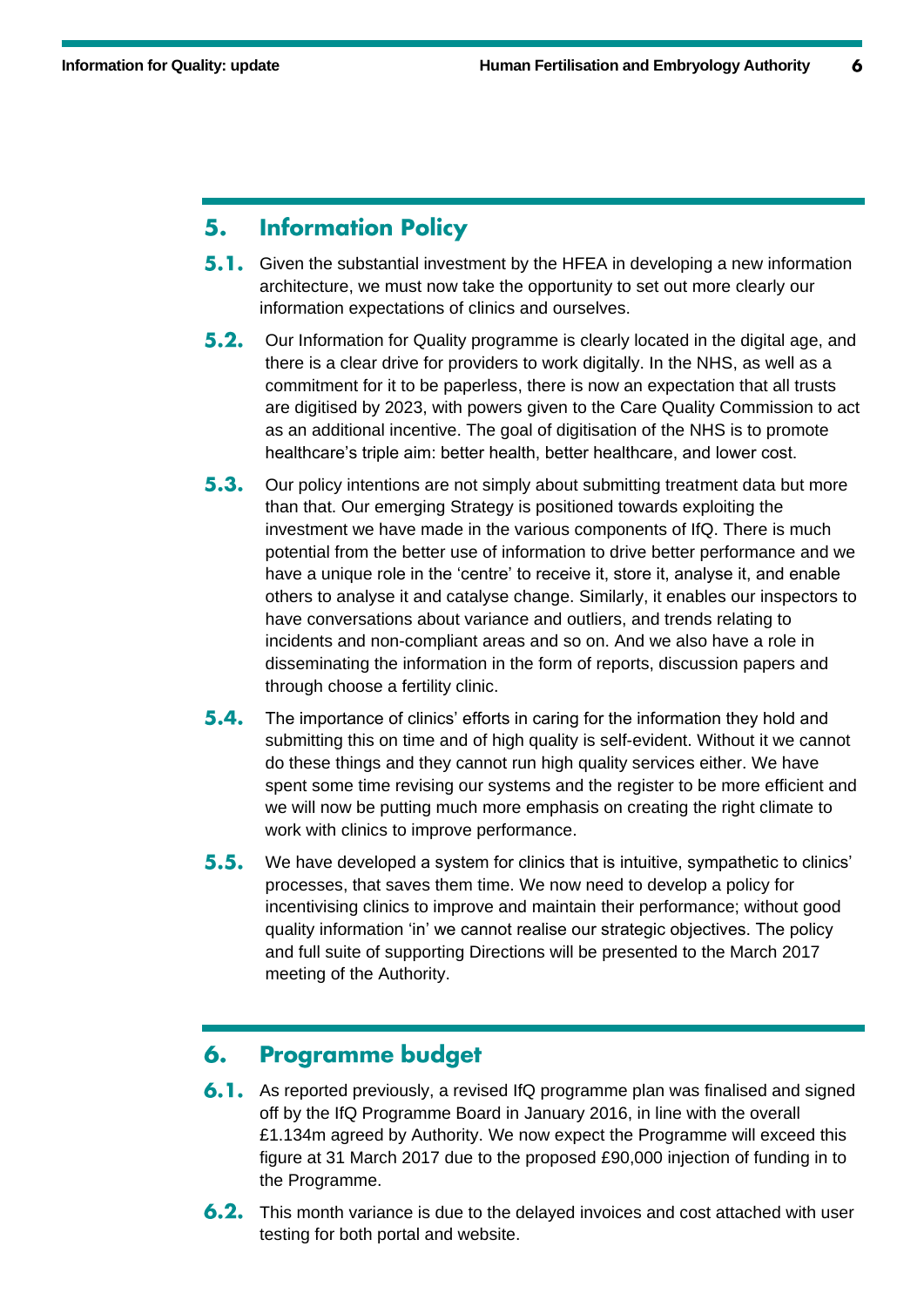| <b>Total IfQ</b><br>budget<br><b>May 2016</b> | <b>Budget</b><br>this F/Y | <b>Planned</b><br>spend | <b>Actual to</b><br>date | <b>Monthly Variance</b> |
|-----------------------------------------------|---------------------------|-------------------------|--------------------------|-------------------------|
| 1,134,000                                     | £619,025                  | £1,168,123              | £1,183.340               | £15,217                 |

**6.3.** The current budget position for 2016/17 is as follows:

(Nov 16)

(16/17)

**6.4.** The earned value and spend to date have progressed slightly, this is reflecting the minimal RR resources allocated and shared between both website and Clinic Portal. Although at this stage we are now looking at spending the remaining budget as forecasted on CLAS/Pen testing, Data migration audit and R2.

(Nov 16)

| <b>Period</b> | $Jun-16$ | $Jul-16$ | <b>Aug-16</b> | $Sep-16$ | <b>Oct-16</b> | <b>Nov-16</b> |
|---------------|----------|----------|---------------|----------|---------------|---------------|
| Earned Value  | 79%      | 81%      | 91.2%         | 92.1%    | 90.6%         | 91.1%         |
| Spend to date | 87%      | 88%      | 85.8%         | 88.5%    | 92.9%         | 93.1%         |